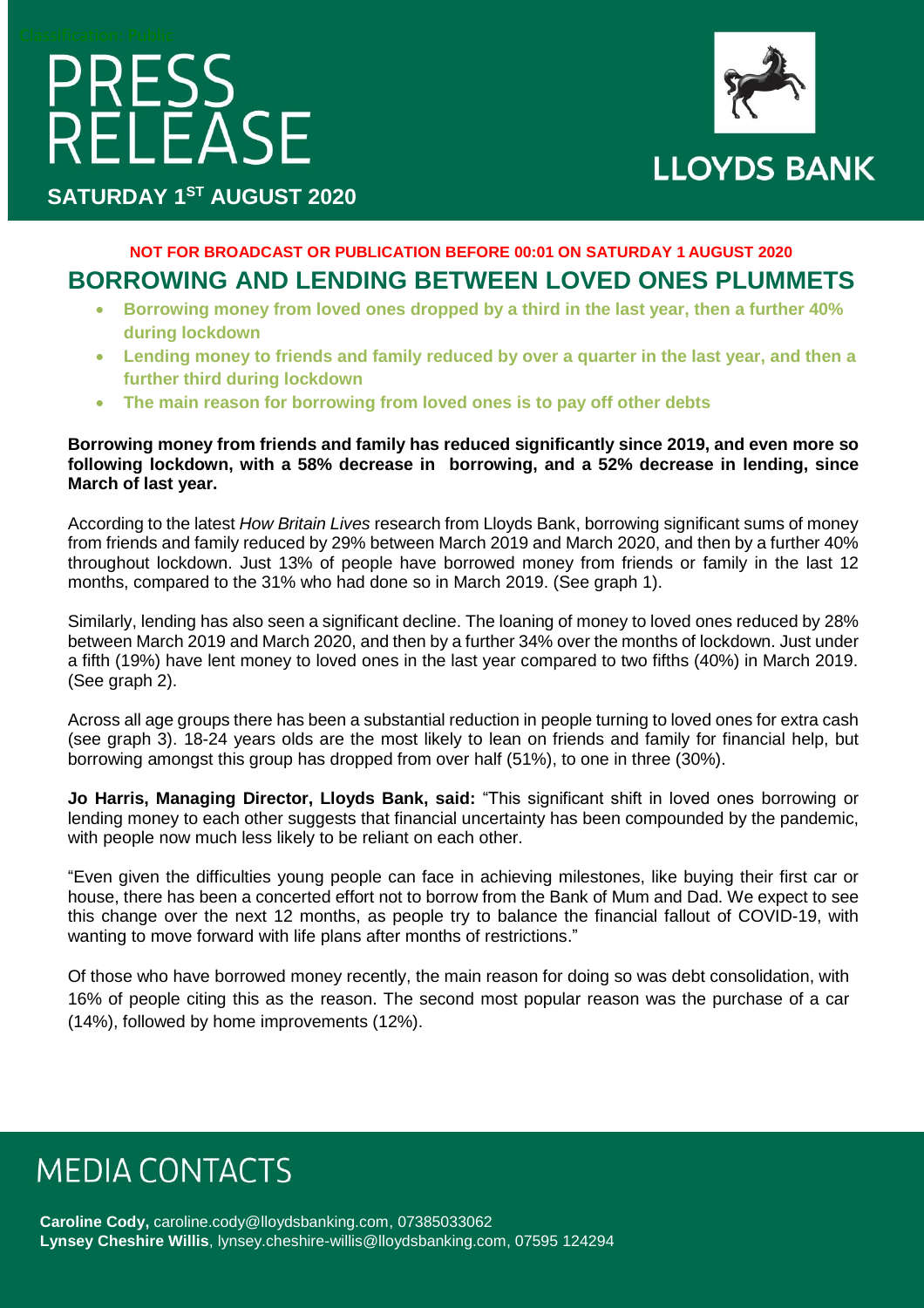# PRESS<br>RELEASE **SATURDAY 1ST AUGUST 2020**



The biggest loans from family and friends were for cars (£3,630 loaned on average), followed by weddings (£3,226), and home improvements (£2,846). The average amount borrowed for debt consolidation was £2,563.

Family and friends who have been lending money are much less likely to be happy about doing so, with just 51% saying they were pleased to be able to help someone out, compared to 61% in 2019, and fewer people expect to be paid back than in 2019 (42% vs 43%).

#### **Regional variations**

Those in Wales are the least likely to borrow money from loved ones, with only 5% saying they have done so in the last 12 months, an 83% reduction since 2019. The regions seeing the most borrowing from friends and family are the South West, and the North West, where 15% continue to do so. (Table 1).

#### **ENDS**

Notes to editors:

#### **Graph 1: Number of people who have borrowed from friends and family in the last year:**



### **MEDIA CONTACTS**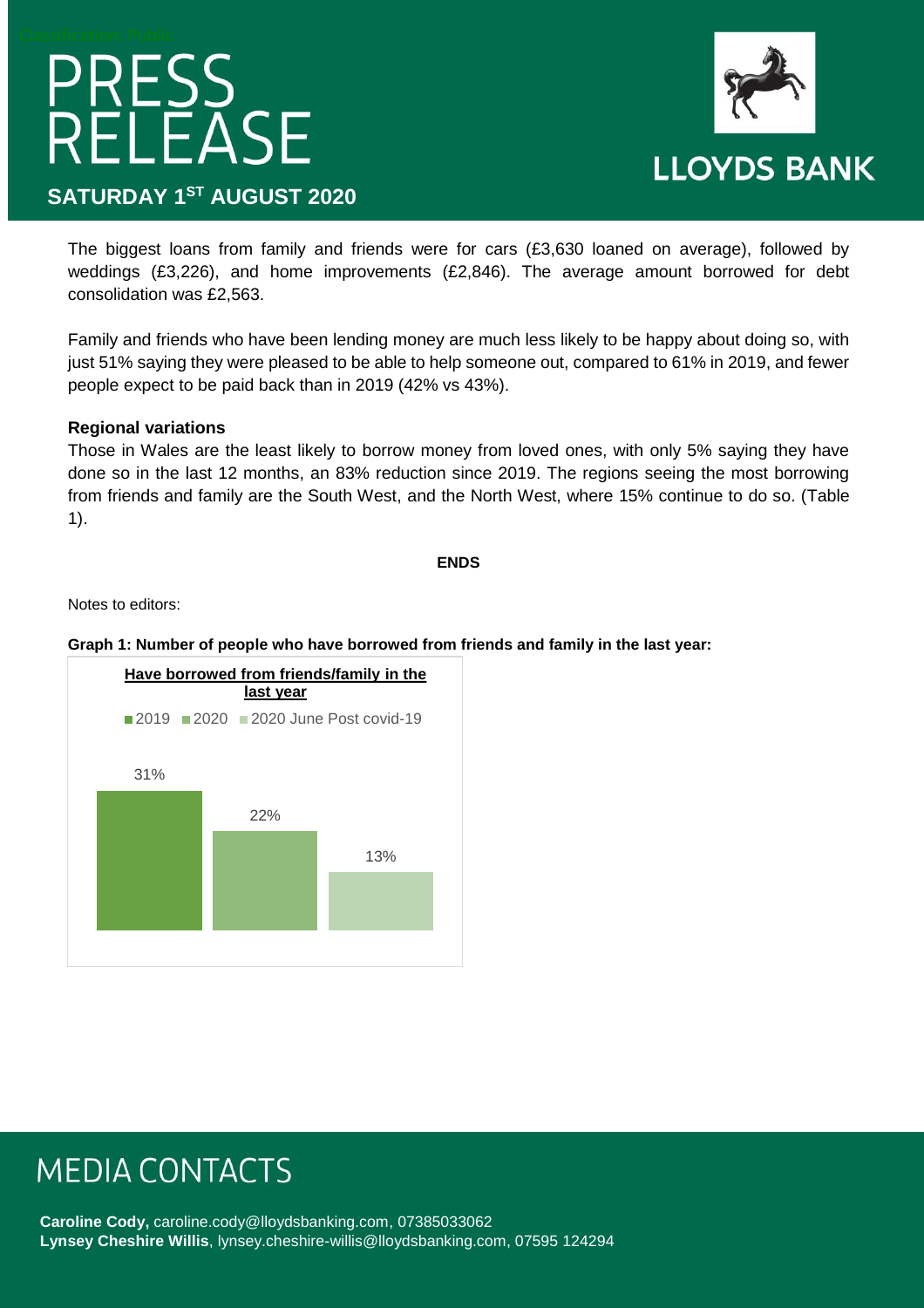# PRESS<br>RELEASE **SATURDAY 1ST AUGUST 2020**



**Graph 2: Number of people who have loaned money to friends and family in the last year:**









|                      | <b>March 2019</b> | <b>March 2020</b> | <b>June 2020</b> |
|----------------------|-------------------|-------------------|------------------|
| <b>North East</b>    | 31%               | 29%               | 9%               |
| <b>North West</b>    | 35%               | 22%               | 15%              |
| Yorkshire and        | 30%               | 23%               | 10%              |
| <b>Humber</b>        |                   |                   |                  |
| <b>East Midlands</b> | 23%               | 22%               | 9%               |

## **MEDIA CONTACTS**